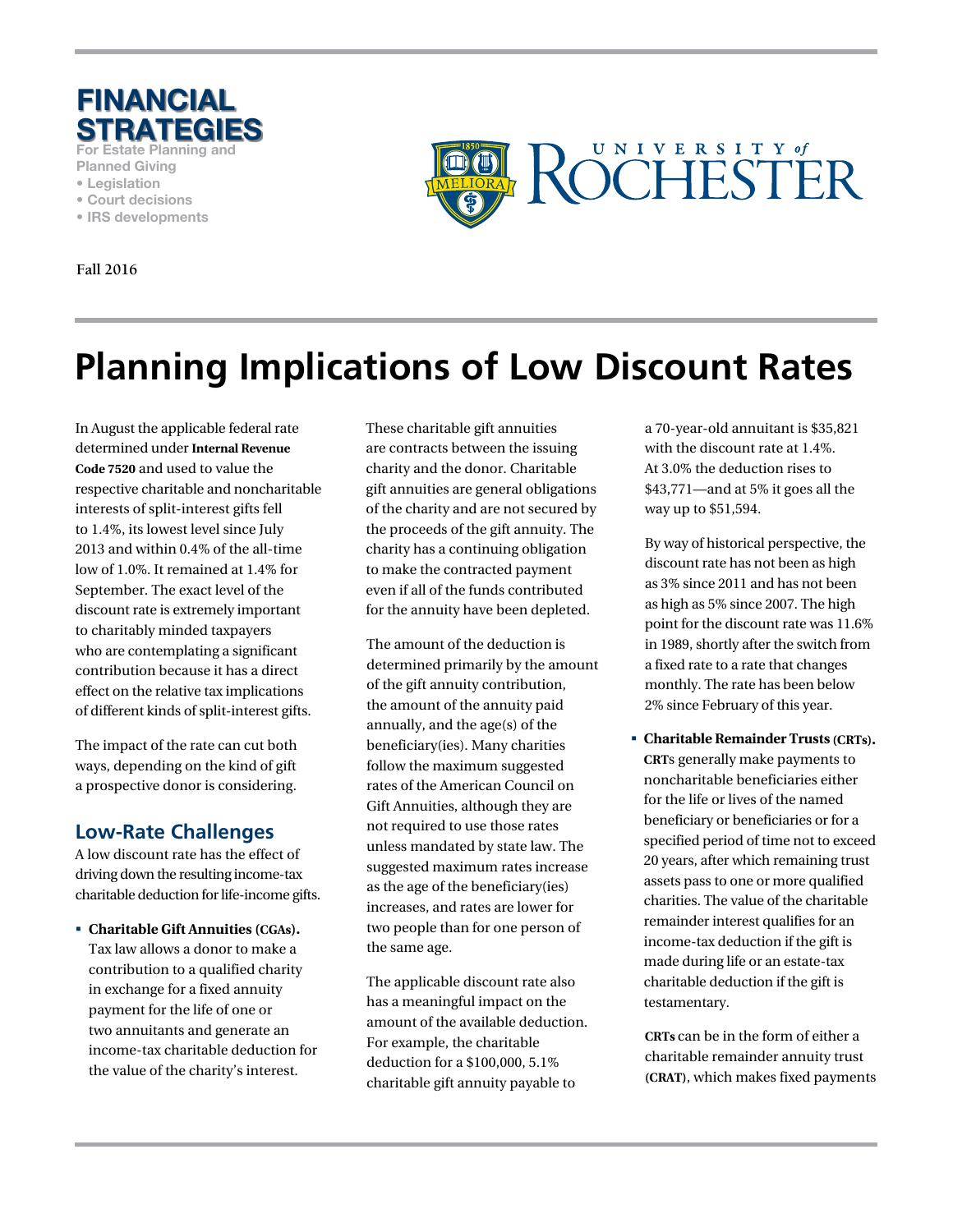### **Rev. Proc. 2016-42 Provides Alternative to Avoid 5% Probability Test Challenge**

The Internal Revenue Service has issued **Rev. Proc. 2016-42**, which provides a sample provision to allow charitable remainder annuity trusts (**CRAT**s) to qualify that otherwise may fail the "probability of exhaustion" test set forth in **Rev. Rul. 70-452** and applied in **Rev. Rul. 77-374**. That test provides that no deduction is available for any **CRAT** for which there is more than a 5% probability that payments to the income beneficiary or beneficiaries will exhaust the trust corpus prior to the end of the trust term.

**Rev. Proc. 2016-42** contains a sample provision, which may be included in the governing instrument of a **CRAT**, that the **IRS** indicates will be treated as a qualified contingency within the meaning of Internal Revenue Code **§664(f)**. Specifically, this provision provides for early termination of the trust (and thus the end of the ability to make any more annuity payments) on the date immediately before the date on which any annuity payment would be made if the payment of that annuity amount would result in the value of the trust corpus—when multiplied by a specified discount factor —being less than 10% of the value of the initial trust corpus.

This creates significant new possibilities for planning with **CRAT**s. It is much more difficult for a proposed **CRAT** to pass the 5% probability test when the applicable federal discount rate determined under **IRC §7520** is near historic lows, as it has been in recent years.

#### **SECTION 5 of Rev. Proc. 2016-42 contains the sample provision:**

The first day of the annuity period shall be the date the property is transferred to the trust and the last day of the annuity period shall be the date of the Recipient's death or, if earlier, the date of the contingent termination. The date of the contingent termination is the date immediately preceding the payment date of any annuity payment if, after making that payment, the value of the trust corpus, when multiplied by the specified discount factor, would be less than 10 percent of the value of the initial trust corpus. The specified discount factor is equal to  $[1/(1+i)]^t$ , where *t* is the time from inception of the trust to the date of the annuity payment, expressed in years and fractions of a year, and *i* is the interest rate determined by the Internal Revenue Service for purposes of section 7520 of the Internal Revenue Code of 1986, as amended (section 7250 [*sic*] rate), that was used to determine the value of the charitable remainder at the inception of the trust. The section 7520 rate used to determine the value of the charitable remainder at the inception of the trust is the section 7520 rate in effect for [insert the month and year], which is [insert the applicable section 7520 rate].

The language is for a one-life inter vivos **CRAT**, but annotations give guidance for adapting the statement for other situations.

for the duration of the trust term, or a charitable remainder unitrust (**CRUT**), which makes payments that are a stated percentage of the value of the trust principal as it changes from year to year.

Low discount rates present special challenges for **CRAT**s. A low discount rate certainly drives down the deduction. A \$100,000 **CRAT** for a 70-year-old beneficiary with a 5% payout rate produces a \$52,543 deduction with the discount rate at 5% and \$44,946 at 3%.

The actuarial value of the charitable remainder interest when the discount rate is 1.4% is even lower at \$38,686—but there is another big problem. No deduction is available for a **CRAT** if there is more than a 5% probability that the entire corpus of the trust will be exhausted by making periodic payments before the time the trust is actuarially predicted to end. A 5% **CRAT** for a 70-year-old beneficiary fails the 5% probability test with the discount rate at 1.4%. This is particularly challenging since 5% is the minimum payout allowed.

Conversely, a **CRUT** is far less affected by changes in the discount rate. In the case of a \$100,000 **CRUT** with a 5% payout to a 70-year-old beneficiary, the charitable deduction would be \$52,174 with the discount rate at 1.4%. With the discount rate at 3%, the deduction would increase to only \$52,476 and at 5% to \$52,845.

Some donors may find a **CRUT** to be a viable alternative to a **CRAT** when the discount rate is lower or if they have issues satisfying the 5% probability test. For an additional option for dealing with the 5% probability test, see **"Rev. Proc. 2016-42 Provides Alternative to Avoid 5% Probability Test Challenge"** in the box to the left.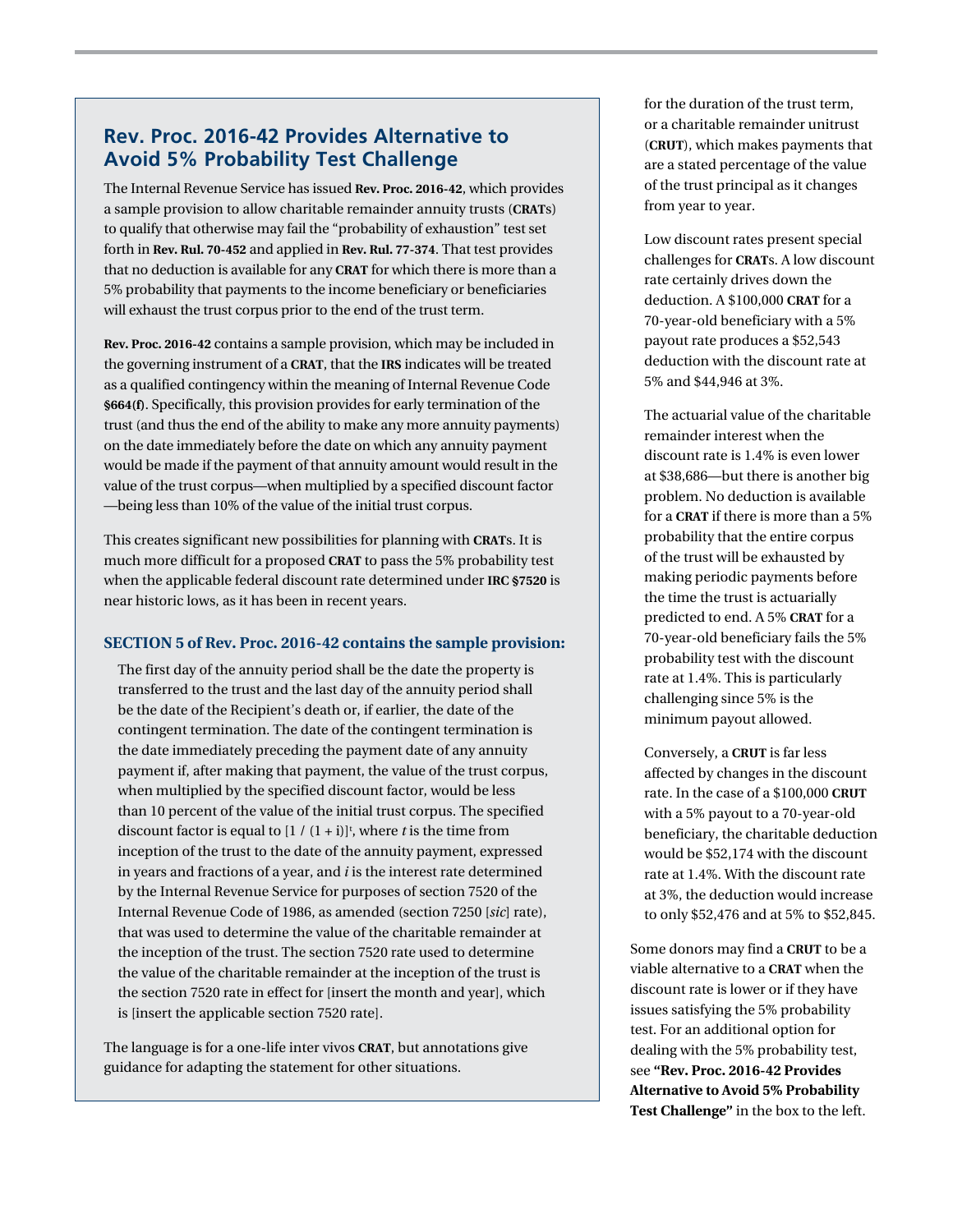#### **Low Rates Beneficial to Some Gifts**

Low discount rates do not always mean less attractive tax benefits for all gifts. The swing in tax implications of low discount rates can be just as significant in a positive direction for some kinds of gifts as it is negative in the case of others:

 **Gift of a remainder interest in a farm or personal residence.** A donor can transfer a farm or a personal residence to charity subject to the donor's right to reside in the house or farm for the rest of his or her life and qualify for a charitable deduction equal to the present value of the charity's remainder interest.

The amount of the deduction is a function of several factors, the most significant of which are the value of the property and the age(s) of the donor(s). It can also be significantly affected by the discount rate:

*Example:* Don and Paula, both aged 75, have long intended to leave their home, currently worth \$500,000, to us at the death of the survivor of them. This kind of testamentary gift would qualify for an estate-tax charitable deduction but may not generate any actual savings unless Don and Paula's taxable estates exceed the estate-tax equivalent exemption at the time of their deaths.

That is currently \$5,450,000 per individual, which means that between them they could currently pass up to \$10,900,000 free of tax to noncharitable beneficiaries. Moreover, any part of the equivalent exemption not used by the first spouse to die can be used by the surviving spouse at his or her death.

Because they do not expect to be subject to federal estate tax, Don and Paula are intrigued that there is a way they can fulfill their charitable objective of directing the house to us and generate current income-tax savings while they are still alive. Accordingly, they make a gift of the remainder interest in their home to us and retain a life estate for as long as either of them lives.

If the discount rate is 1.4% at the time of their gift, they will be entitled to an income-tax charitable deduction of \$342,535. They will continue to live in, enjoy, and maintain their home just as before, but it will automatically pass to us at the death of the survivor of them.

By comparison, if the discount rate was at 3.0%, the deduction would drop to \$276,477.50. At 5% it would go all the way down to \$214,915.

It may be helpful to think of the discount rate as a way of putting a value on the right to use or possess an asset. In the case of a retained life estate, the discount rate essentially reflects the value of the right to live in and enjoy the property. As such, if the discount rate goes up, the value of those rights goes up—and when it goes down, the value of those rights goes down.

Conversely, because the value of the retained life estate and the remainder interest must add up to the current fair-market value of the property, it follows that if the value of the retained life estate goes down when the discount rate goes down, the value of the remainder interest goes up. This results in a higher deduction.

 **Charitable Lead Trusts (CLTs).** A **CLT** essentially functions as a mirror image of a charitable remainder trust. A grantor funds the trusts, which then makes payments to a charitable income beneficiary

for the trust term—which may be expressed in years or may be for the life or lives of qualifying designated individuals—before ultimately distributing the remaining trust assets to designated individuals or entities.

A nongrantor **CLT**, in which the remainder does not revert to the grantor, has powerful potential to reduce or eliminate the gift-tax and/or estate-tax cost of passing assets to noncharitable beneficiaries. The value of the charitable income interest in the trust is subtracted from the principal contributed to the trust, and only the excess—if any—is treated as a taxable gift. As such, a **CLT** is particularly attractive to persons who anticipate being subject to estate and/or gift tax.

The level of the discount rate is a major consideration in planning a **CLT.** Assume, for instance, that a mother contributes \$5,000,000 to a charitable lead annuity trust that will pay us \$250,000 each year for the next 20 years. At the end of the 20 years, all remaining trust assets will be divided equally between her two children.

When the discount rate is at 1.4%, the present value of those 20 payments of \$250,000 is \$4,334,750. This means that only \$665,250 is treated as a taxable transfer. No matter how large the trust corpus grows by the time it is distributed to the children, there will be no additional gift or estate tax.

However, the value of the charitable interest drops to \$3,719,350 when the discount rate is at 3% and \$3,115,550 when it is at 5%. Many high-net-worth individuals are finding charitable lead trusts to be very appealing with the discount rate at historic low levels.